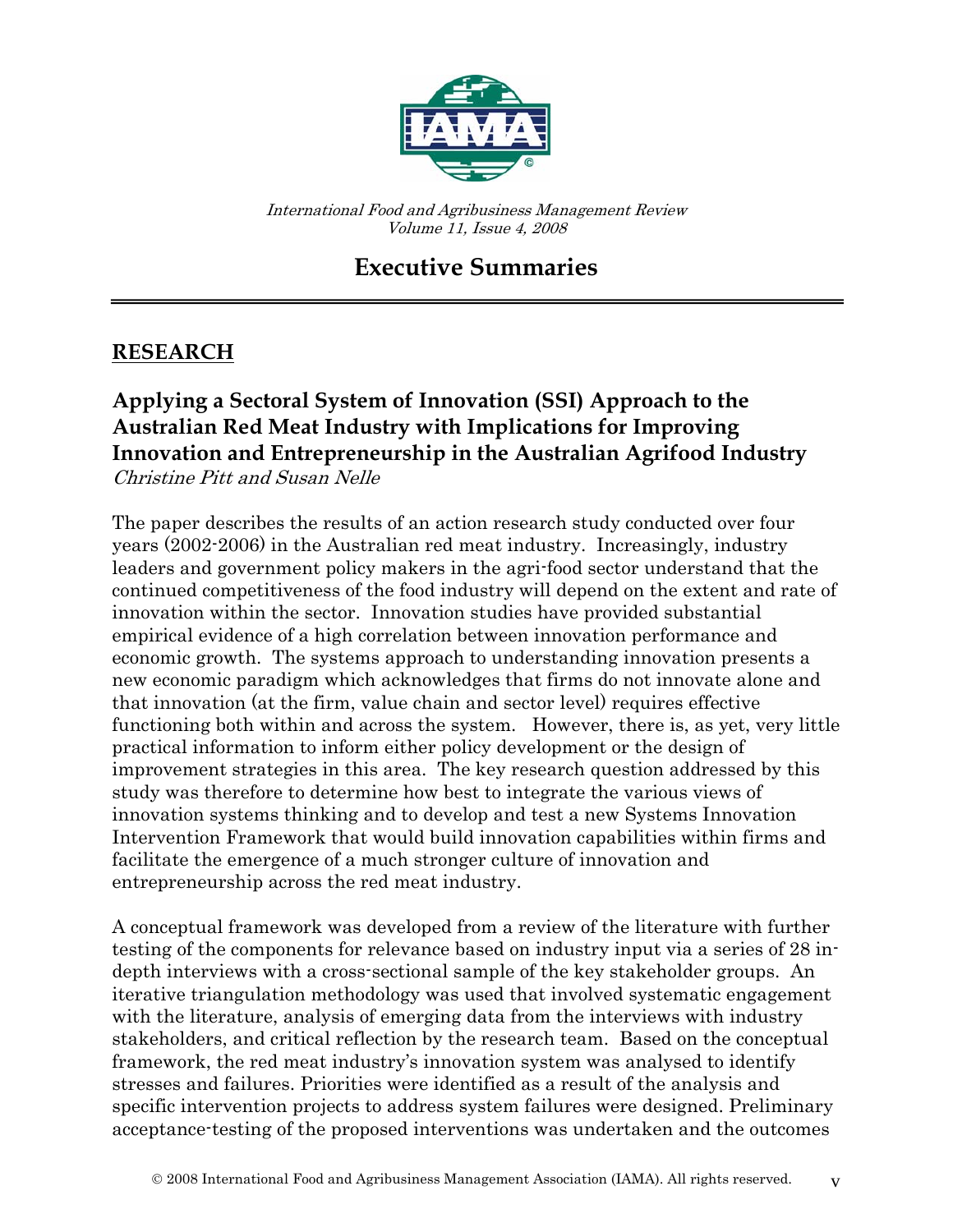were consolidated into a new integrated innovation intervention framework underpinned by innovation systems theory which was successfully launched into the Australian red meat industry.

While the timeframe for this study did not permit an extensive evaluation of the impact of the interventions, a number of early indicators pointed to industry acceptance and improved practice. In particular, industry investment in innovation more than doubled during the implementation phase following a relatively slow growth in the period prior to the study. Positive feedback was received from firms participating in the study and there are early indications of significant improvements in innovation culture and capability across the sector.

Based on these early results, it is proposed that this study will assist future researchers to develop a more comprehensive understanding of the elements within a sectoral system of innovation that must be evaluated. The approach will also be of particular relevance to industry practitioners and managers who are attempting to improve competitive performance through innovation.

#### **India's Agrarian Crisis and Corporate-Led Contract Farming: Socio-economic Implications for Smallholder Producers**  Vijay Paul Sharma

Agriculture is and will remain the mainstay for a large part of the rural population in India in the coming years. Promoting more rapid and broad-based agricultural growth will be extremely important not only for achieving higher economic growth but also for alleviating poverty in rural areas. Most farmers are small and marginal, who have poor linkages with market and who have low risk-bearing capacity restricting their participation in fast changing dynamic agrifood markets. Corporate agriculture, especially through contract farming, is being promoted by central as well as state governments as a part of the strategy to solve some of these problems. Contract farming is expected to enable farmers to access better quality inputs such as seeds, fertilizers, pesticides, extension services, and credit from the corporate sector. Contract farming has also potential to eliminate and/or reduce market and price risks, which farmers face. However, it all depends on the nature of contracts, legislation for regulation of contract farming, enforcement, dispute resolution mechanisms, role of government, etc.

In this study we used a two-stage Heckman model to explain determinants of participation in contract farming. Primary data were collected through formal household survey conducted during May-October 2007 with the use of questionnaires administered to 150 households selected through stratified random sampling from three districts of Punjab, India. The study results indicate that contract farming has a positive impact on crop productivity and farm income. The socio-economic factors that influenced participation in contract farming were education, age, farm size, access to institutional credit, source of off-farm income and membership to an organization. Factors related to the likelihood of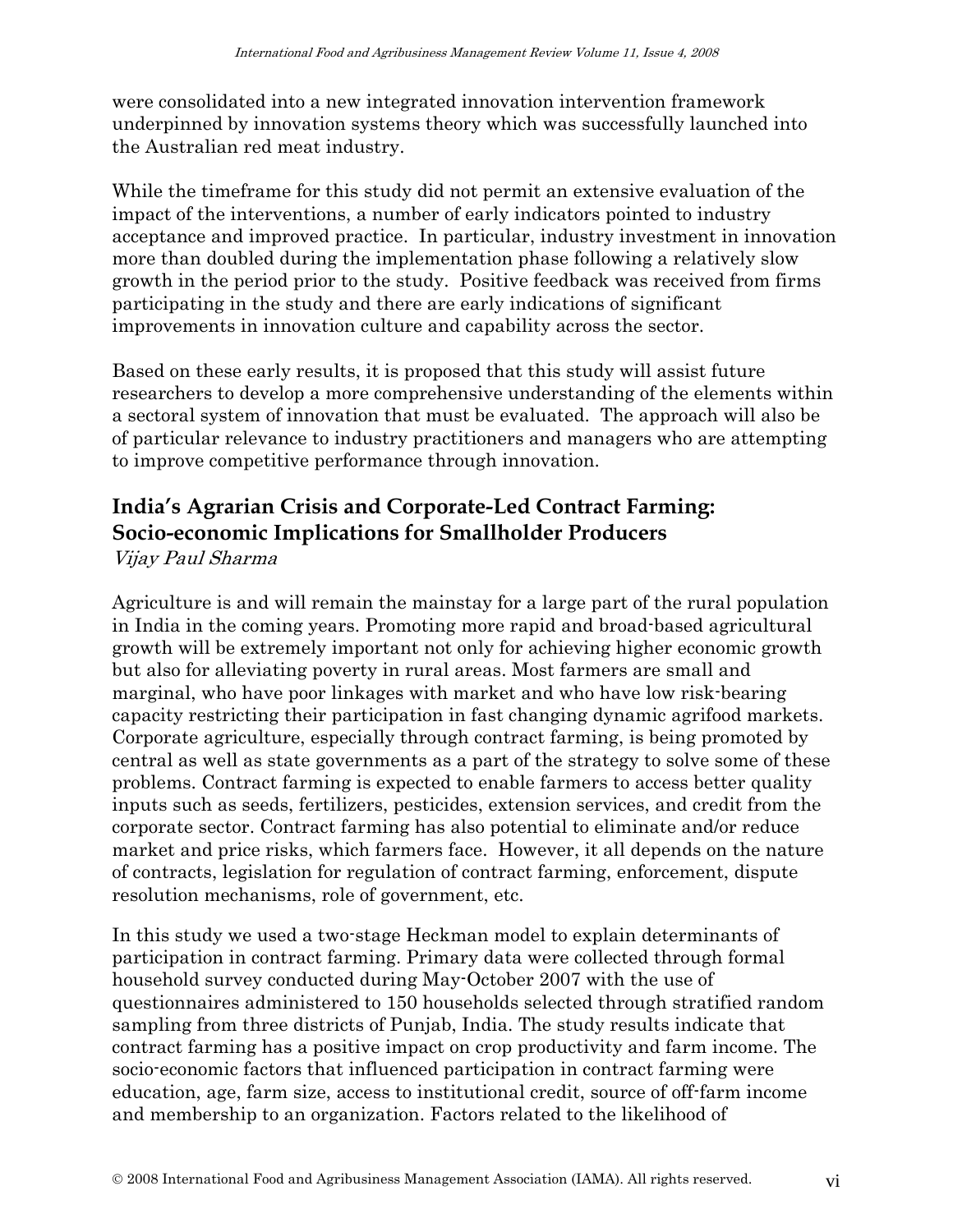participation in contract farming slightly differed from the factors affecting farm income.

The results of this study have wider significance in connection with the question of how successful approaches to contract farming can be developed. First, there is a need to assist farmers to have better education, access to timely and quality inputs such as extension services, institutional credit, and better opportunities of off-farm income to improve financial status. The results have shown that membership to farmers' organization was positively related to the likelihood of being a contract farmer. Thus, there is a need to promote non-political farmers' organizations to improve smallholders' bargaining power as well as reduce transaction costs to agribusiness companies. Second, it is important to provide an integrated set of inputs and services including credit and not just extension services and seed, as is being done. In order to provide these inputs and services, partnership between public and private sector is needed. Collaboration between public and private sectors for providing extension services can take place easily. Government should initiate amendments in legal and regulatory frameworks in input and output markets, land market policies, etc. to promote private sector participation in agriculture. Finally, small farmers will be able to participate in the changing markets effectively and establish links with new market chains (supermarkets, agribusiness companies, processors, exporters, etc.) only if they have access to better infrastructure, inputs and services, and are better organized. Policy makers can support farmers through provision of required infrastructure and technology, timely information, extension services, enabling policy environment, and promoting public-private partnership through providing incentives.

## **Economic Value Added versus Traditional Performance Metrics in the Czech Food-Processing Sector**

Gabriela Chmelíková

This paper was motivated by the increasing popularity of Economic Value Added (EVA) and by the need to increase management efficiency of Czech agribusiness companies. EVA advocates often consider it superior to the other common performance measures. This article investigates the relationship between Economic Value Added and two traditional performance measures, Return on Assets (ROA) and Return on Equity (ROE), and the ability of each to measure the creation of shareholder wealth in food-processing firms in the Czech Republic. The method of comparison used for this study is similar to those used in studies of firms in the U.S. and EU. However, a critical difference arising from the specific Czech economic conditions must be addressed: high quality information from capital markets which serves as an exogenous criterion for assessing the quality of performance measures in the main world studies is not available for Czech firms. Therefore, a criterion for assessing the information content of performance measures suitable for Czech economic conditions is developed in this paper.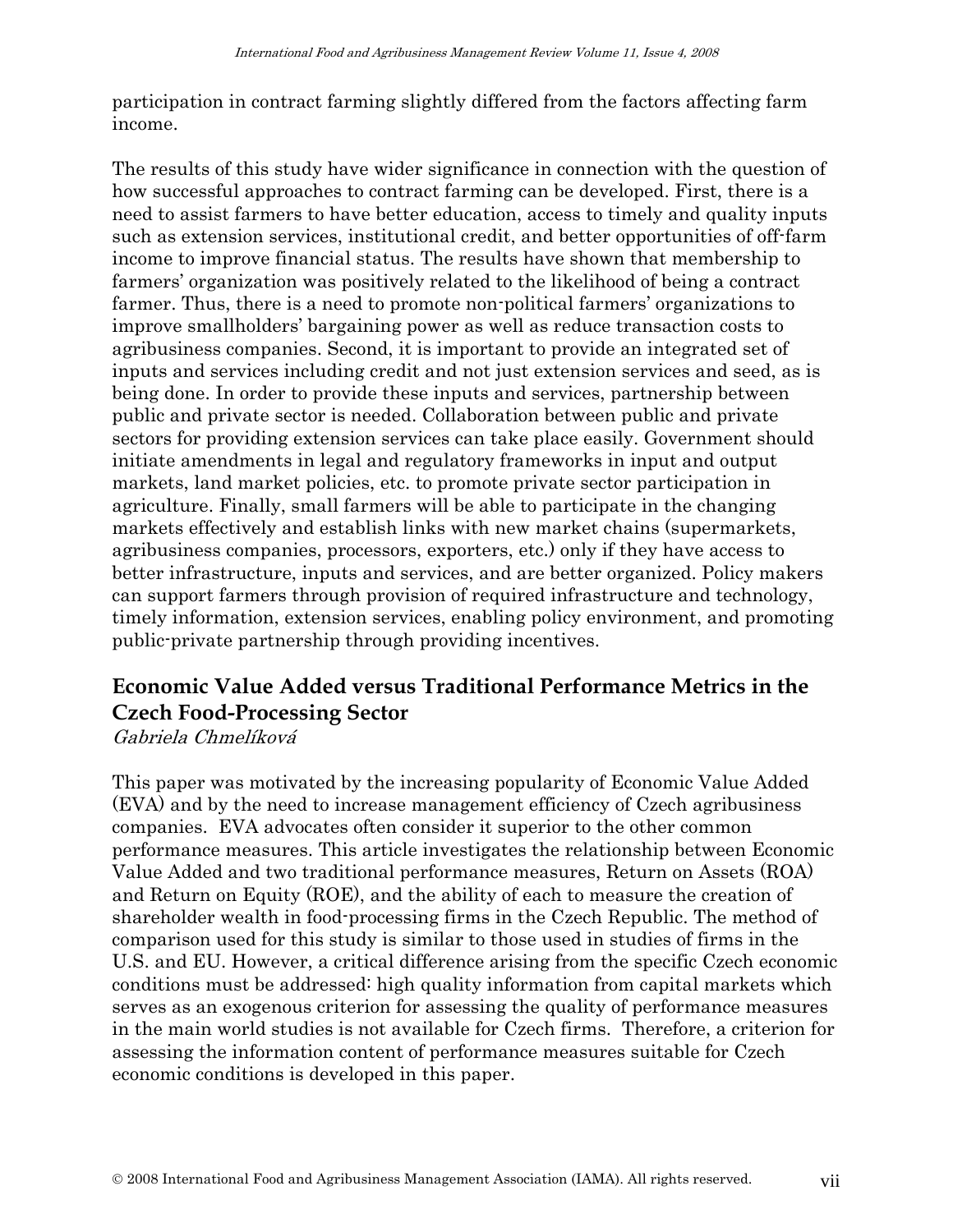The conclusions of this paper are developed around simple regression tests of the following hypotheses:

- 1) A strong positive linear relationship exists between EVA and the traditional performance measures of ROA and ROE. A strong linear relationship indicates very similar information content in each measure; rejection of this hypothesis suggests different and perhaps valuable information is contained in EVA that is not available in ROA and ROE.
- 2) The EVA measure reflects changes in shareholder wealth more consistently than the traditional performance measures ROA and ROE; acceptance of this hypothesis suggests following EVA leads to enhanced creation of shareholder wealth.

The regression results support both hypotheses and are also consistent with corporate finance theory which considers EVA a superior performance measure from a theoretical point of view. In each test, the results indicate a positive correspondence between EVA and the traditional performance measures. The results also suggest EVA is a more consistent indicator of a firm's ability to create shareholder wealth.

#### **Virtual Investment Concepts and the Ethanol Industry**

John W. Siebert, Amy D. Hagerman and John L. Park

The US ethanol industry has grown at a rapid pace, attracting large amounts of new investment capital, particularly from farmers. Factors underlying this growth include low crop prices, high oil prices, government subsidies, usage mandates, and more. As with any future investment, capital entering this particular industry faces risks that are not fully understood. Consequently the authors examine a virtual alternative farmers and other investors might instead consider; that of using publicly-traded equities (as opposed to physical construction) in order to make such investments. The VEST formula from Siebert, Jones, and Sporleder's work is presented and modified. The potential of virtual (i.e., stock) investments in ethanol manufacturing, petroleum marketing, and railroad transportation are all examined as to their applicability for assisting those engaged in farming and/or ethanol manufacturing. In regard to the farmer investing in ethanol, the costs of twentythree new ethanol plants are examined and then compared to the costs of investing in four publicly-traded ethanol manufacturers. It is found that the stock market has discounted the investment cost per bushel substantially below that of current construction costs, indicating that farmers can save money by making a virtual (as opposed to bricks and mortar) investment. At the very least, this valuation imbalance should signal caution to those considering building ethanol plants. However, stock price trend performance itself has not been positive. Regarding the downstream marketing of ethanol, eight refiner-blender-marketers are examined using the VEST model. The cost to participate in blending/marketing profits by means of investing in these companies is found to approach the cost of ethanol plant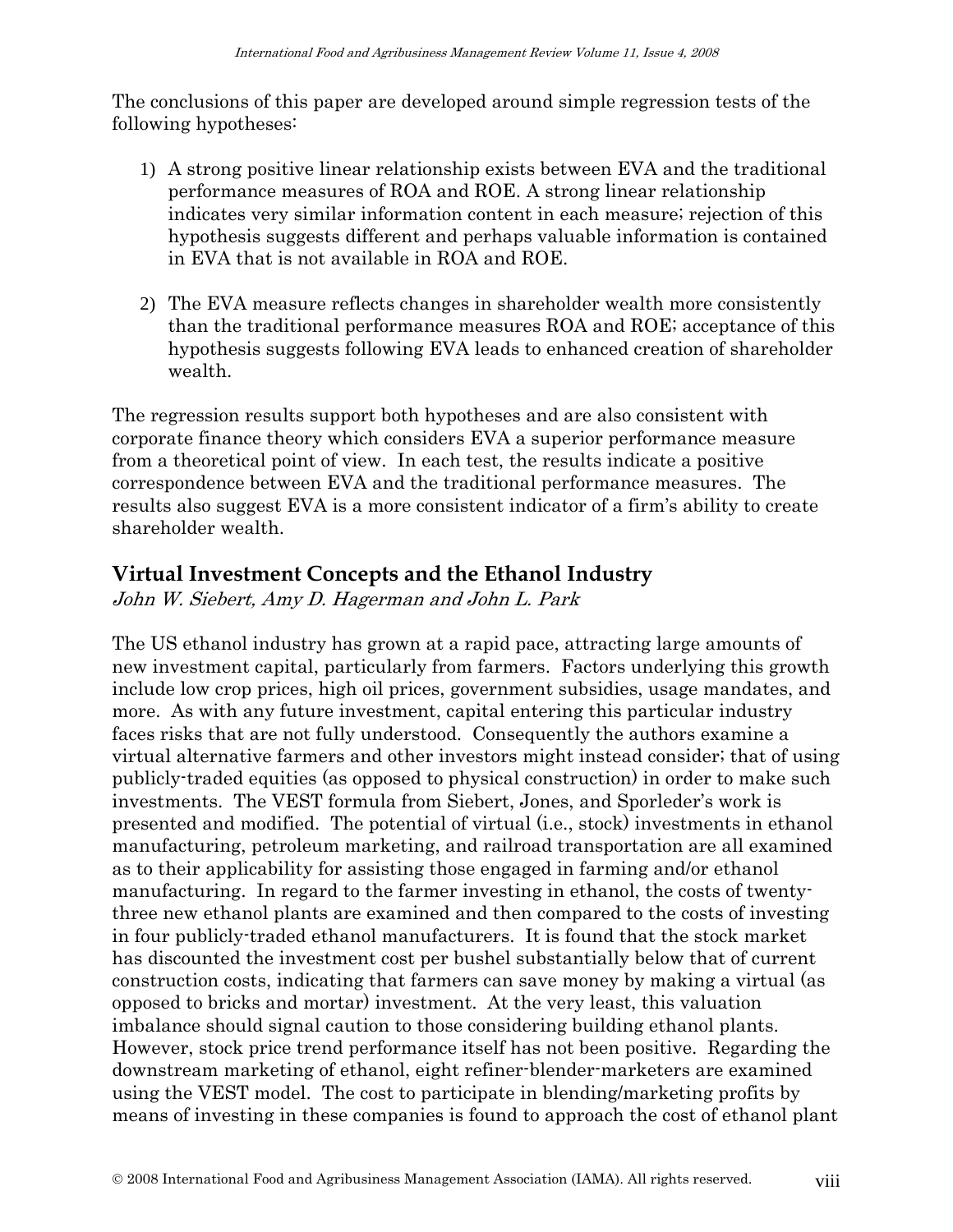construction itself. Using the VEST model, the cost to invest in a railroad transporting ethanol is determined and found to be much less than a refining/blending/marketing investment.

## **Consumer Preferences and Trade-Offs for Locally Grown and Genetically Modified Apples: A Conjoint Analysis Approach**

Nadezhda K. Novotorova and Michael A. Mazzocco

Using conjoint analysis methodology, this study used an online survey to measure consumers' preferences for the following apple attributes: place of production, method of production, and price. Consumers responding to the online survey were asked to rate hypothetical products. The products were defined by combinations of different levels of attributes. The study results indicate that consumer preferences for apples are influenced by place and method of production. While price is still one of the most important attributes, it may play a lesser role for consumers who are willing to pay a premium for locally grown apples with a combination of benefits provided by laboratory transfer of apple genes. The results of the conjoint analysis indicate that some consumers are willing to make trade offs between the studied attributes. The results also suggest using a targeted approach to consumer markets. Four groups of consumers were identified based on respondent's relative factor importance scores. These groups were assigned to four market segments: Placeoriented consumers, Method- oriented consumers, Price- oriented consumers, and Balanced consumers. Segment analysis indicates that Place-oriented consumers may be willing to pay 60% to 70% premiums for locally grown apples. The high consumer preferences for locally grown products combined with environmental benefits transferred through genetic modification provide an opportunity for producers to capture and build their markets, especially within certain market segments.

#### **CASE STUDIES**

#### **Competing in a Mature Market: The Case of Super AM Food Markets**  Kenneth Harling

The EXPO-AM supermarket entered the Rochester, Massachusetts food market using a retailing format that its parent company had used successfully in England where it went under the store banner "Super EU." This case describes how the concept was developed and implemented in Rochester over a three year period, 2000-2003. At the time of the case, 2003, Ted Edwards, the general manager of Super AM Food Markets has been asked to prepare a turnaround plan for the banner after it has shown poor performance.

The case provides the basis for a discussion of five issues. First, the source of new supermarket formats is often based on the adaptation of retailing concepts found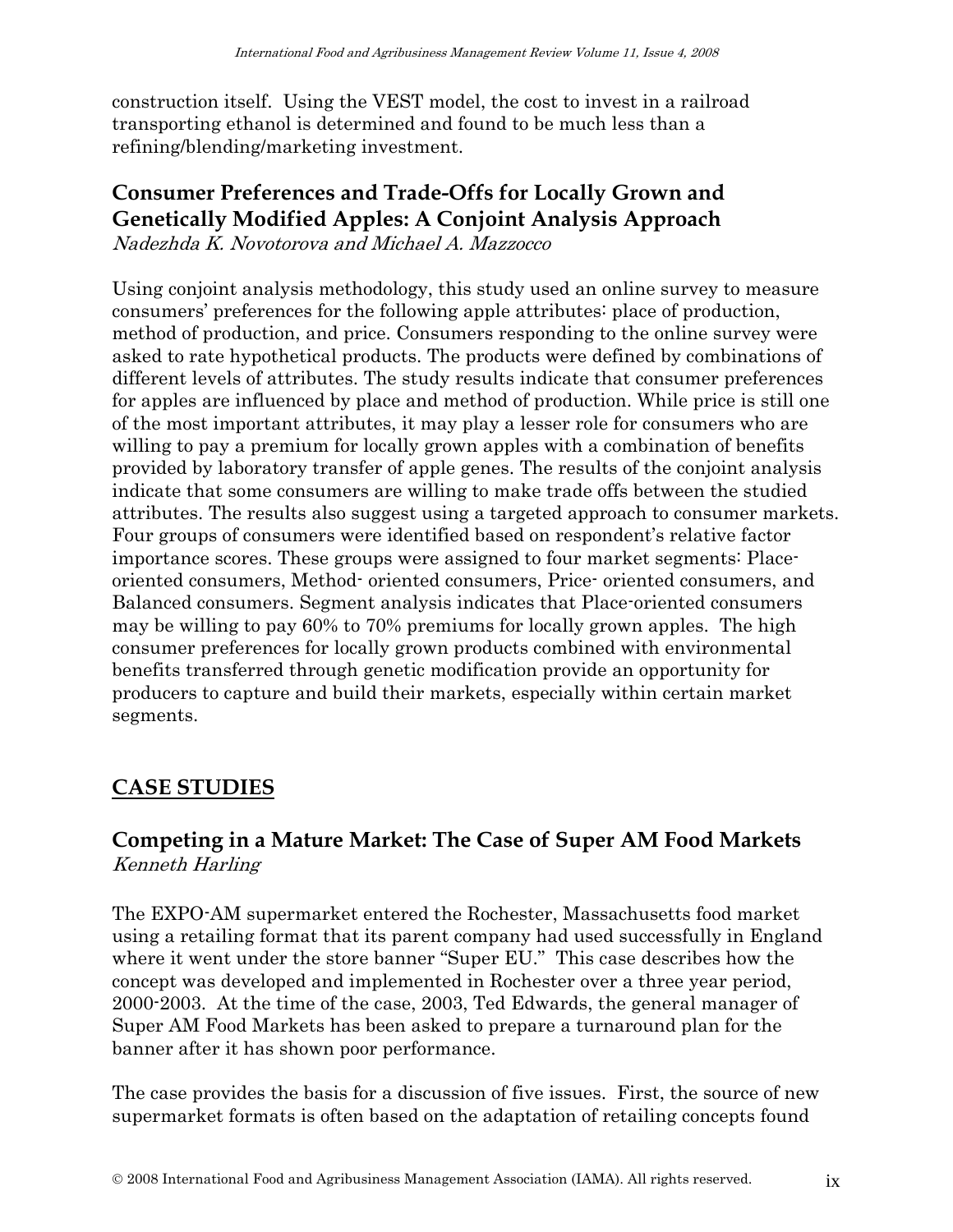elsewhere to a local situation. Second, a new strategic approach has significant organizational implications: new tasks, a new organizational structure and systems, and appropriate staffing. Third, top management needs to set reasonable expectations so the new venture time has time to grow and prove itself. And it needs to decide how much time is enough. Fourth, competitors react to a new competitor which enters their market space. Anticipating their reactions helps inform decisions when setting reasonable expectations of performance. Fifth and final, the personal commitments required to make a strategy work have a significant impact on one's career.

### **The Clustering of Organizational Innovation: Developing Governance Models for Vertical Integration**

Molly J. Burress, Michael L. Cook and Peter G. Klein

This case describes the revival of a rural town, population 1300. As farm families dwindled and farm size expanded, Renville area farmers realized horizontal expansion of their farming industry through the acquisition of additional acreage would not allow their community to prosper. A dwindling population threatened to erode the local tax base making it increasingly difficult to support local infrastructure development. To overcome this threat, Renville producers chose to pursue a collective entrepreneurial strategy rooted in joint vertical integration and organizational innovation.

Over the next twenty-five years, farmers developed business experience, professional contacts, and a well-seasoned group of investors as they began to invest in processing facilities, animal agriculture, and the development of new agricultural products. Due to the high levels of investment and risk inherent in their ventures, these collective entrepreneurs advanced an innovative organizational form: the New Generation Cooperative (NGC). This organizational form allowed for the creation of investment incentives inaccessible to traditional forms of producer group action. After two well-publicized, profitable ventures, farmers decided to pursue a similar NGC strategy for several of the crops in their rotation. Producer-owners developed ventures to add value to their sugarbeet, corn, and soybean crops. What began by chance after the closing of a sugarbeet processing facility, evolved into an interconnected agglomeration of local agribusinesses with a similar governance structure. Through deviant case analysis, we examine the role of organizational innovation in the development of this cluster.

#### **Farming Fish in a Transitional Economy: A Case for East Timor**

Toby Ryan Wood a and Catherine Chan-Halbrendt

This case study considers the transitional status of East Timor while exploring the potential of introducing an offshore mariculture enterprise as an income generating and capacity building development opportunity. Specific objectives include exploring the economic potential of farming fish in East Timor, defining a feasible and sustainable investment opportunity and providing a blueprint for conducting a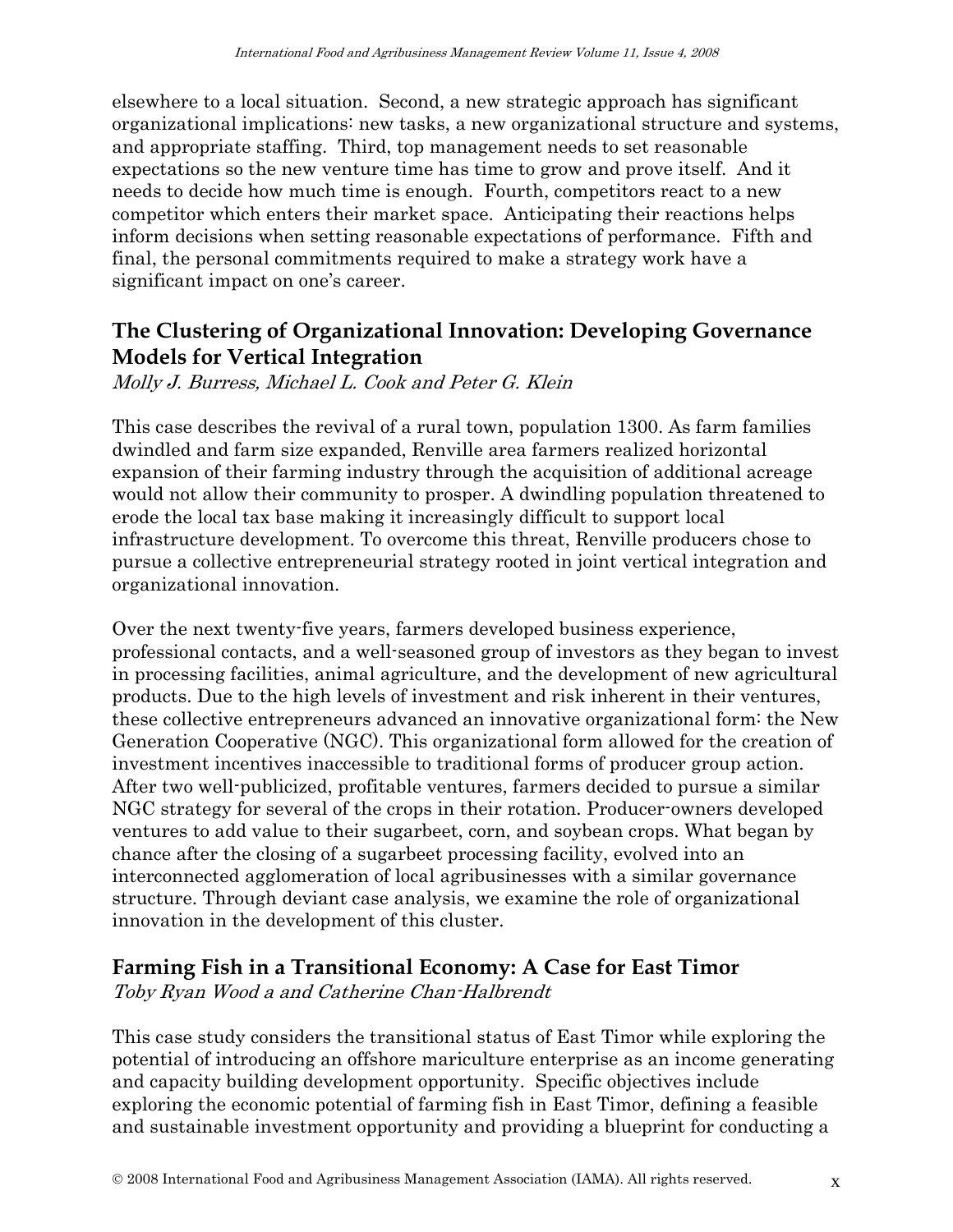market analysis intended for developing a mariculture enterprise in a transitional nation.

To better understand East Timor's economic potential, this study uses data collected during a 2005 USAID funded research project and highlights various strategic costs and benefits afforded by the nation's investment climate, the availability of feasible markets and the region's production capacity with regard to the prevailing environmental, social, economic and political atmosphere. Particular to this case study focus on the development of a small-scale offshore grow-out mariculture enterprise with respect to two recommended species of fish: orangespotted and humpback grouper. Scientific and technical recommendations were fielded by the Gondol Research Institute for Mariculture (GRIM), a leading research and extension program in the region, and through consultations with East Timor's Ministry of Agriculture, Forest and Fisheries (MAFF), international mariculture experts, local planning agencies and USAID officials. In addition, on-site face-toface surveys were used to collect baseline data to assess the communities' willingness to participate in such a project.

Both domestic and international demands for grouper are evaluated and marketing scenarios are considered in support of a local fishery cooperative. Export markets for grouper are assessed using current and historical wholesale market prices for grouper in Hong Kong markets. Hong Kong was selected due to its role as a hub for the region's live reef food fish (LRFF) trade. The two marketing scenarios evaluated in this study include selling grouper at farmgate prices in East Timor or shipping the cultured grouper directly to Hong Kong to be sold at wholesale market prices. An enterprise budget is constructed to analyze cash flow logistics of each marketing scenario. A sensitivity analysis is then performed and it is concluded that positive internal rates of return ranging from 13% to 67% could be obtained if the higher valued humpback grouper were transported directly to Hong Kong and sold at an average wholesale market price of US\$60/kg.

The overall purpose of this study is to encourage the sustainable development of grouper mariculture and its potential as a capacity building and poverty reducing development project in East Timor, and for transitional economies in general. As a case study, readers are encouraged to consider alternative parameters for the development of a mariculture enterprise and formulate alternative strategies that might play an important role in enhancing a transitional nation's economy.

#### **INDUSTRY SPEAKS**

#### **Reflections on the Irrational**

José Gobbée

José Gobbée analyzes the various components of the current financial crisis and its implications for agriculture. While financial markets have been overrun by steep